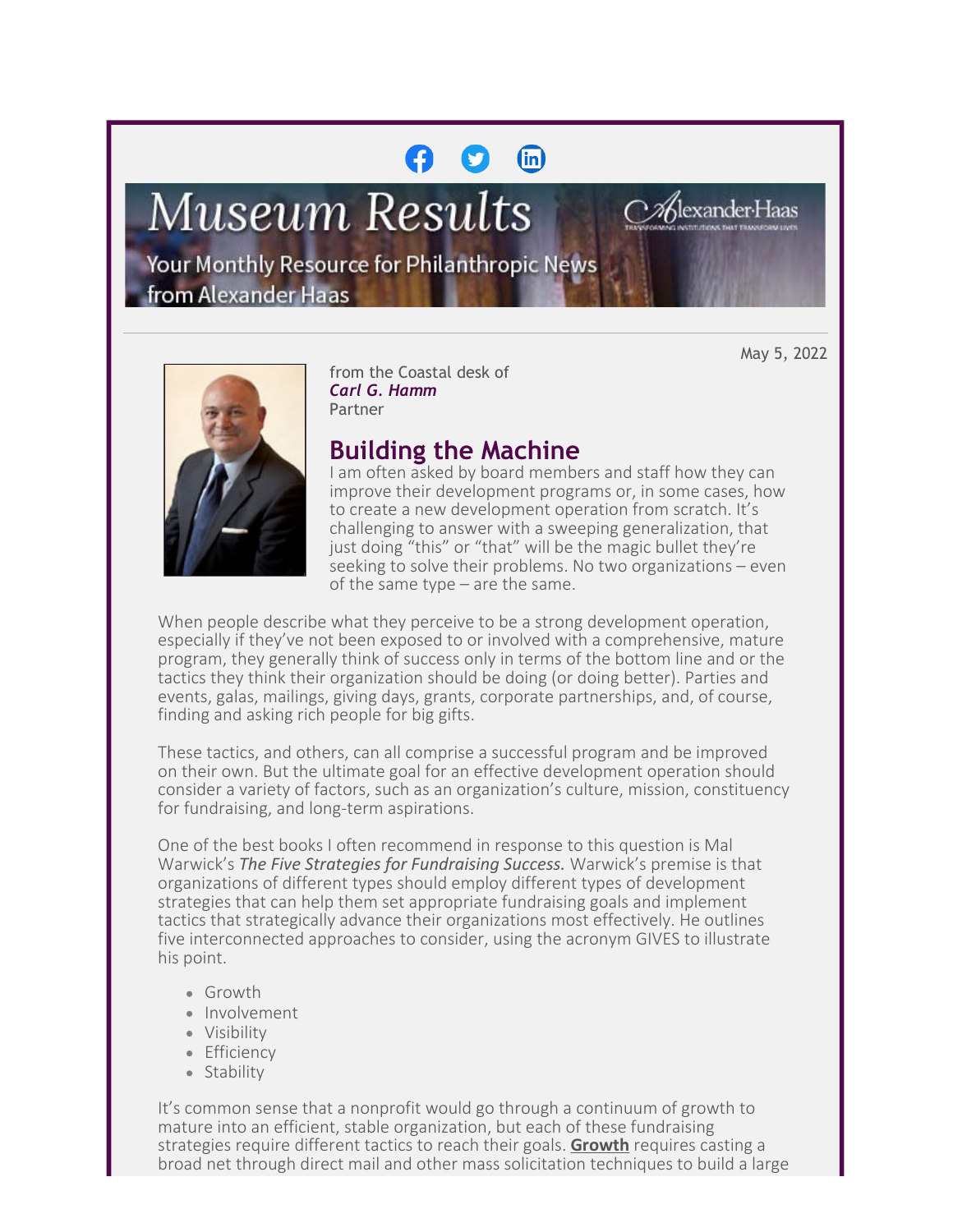base of supporters, while **Involvement** could include volunteer-led galas and events, runs, and other ways to involve a core group of supporters. **Visibility** might involve billboards, PSAs, advertising, or other methods to bring awareness to the organization's mission. In **Efficiency,** organizations are positioned to raise the most amount possible through the least expense required, usually through programs such as major gifts, capital campaigns, upper-level donor programs. A strategy of **Stability** relies heavily on planned giving, the creation and feeding of endowments, and similar long-term programs.

Whether seeking to improve their current operation or create a new program from the ground up, boards and staff should consider the organization's current state and fundraising program and determine which strategy and tactics would be most effective, both in the short- and long terms. I think a strength of Warwick's book is his distinct, but not mutually exclusive, approaches to be considered at different stages of an organization's life and development, any of which could be the dominant approach for a short term or indefinitely. While we all may want to create fundraising nirvana overnight, he reminds us that there are building blocks that must occur before a development operation blossoms into a fully mature, stable program.

The best development programs are built on a disciplined, systematic approach with mutual agreement on the program's goals and long-term objectives. As you contemplate how to build and strengthen your organization's fundraising machine, we hope you will call on **Alexander Haas** if we can assist you in developing and implementing a strategy that will work best for you.



Until then, we wish you all the best for a restful and productive summer.

Giving increased 2.7% during the last three months of 2021 compared with that same period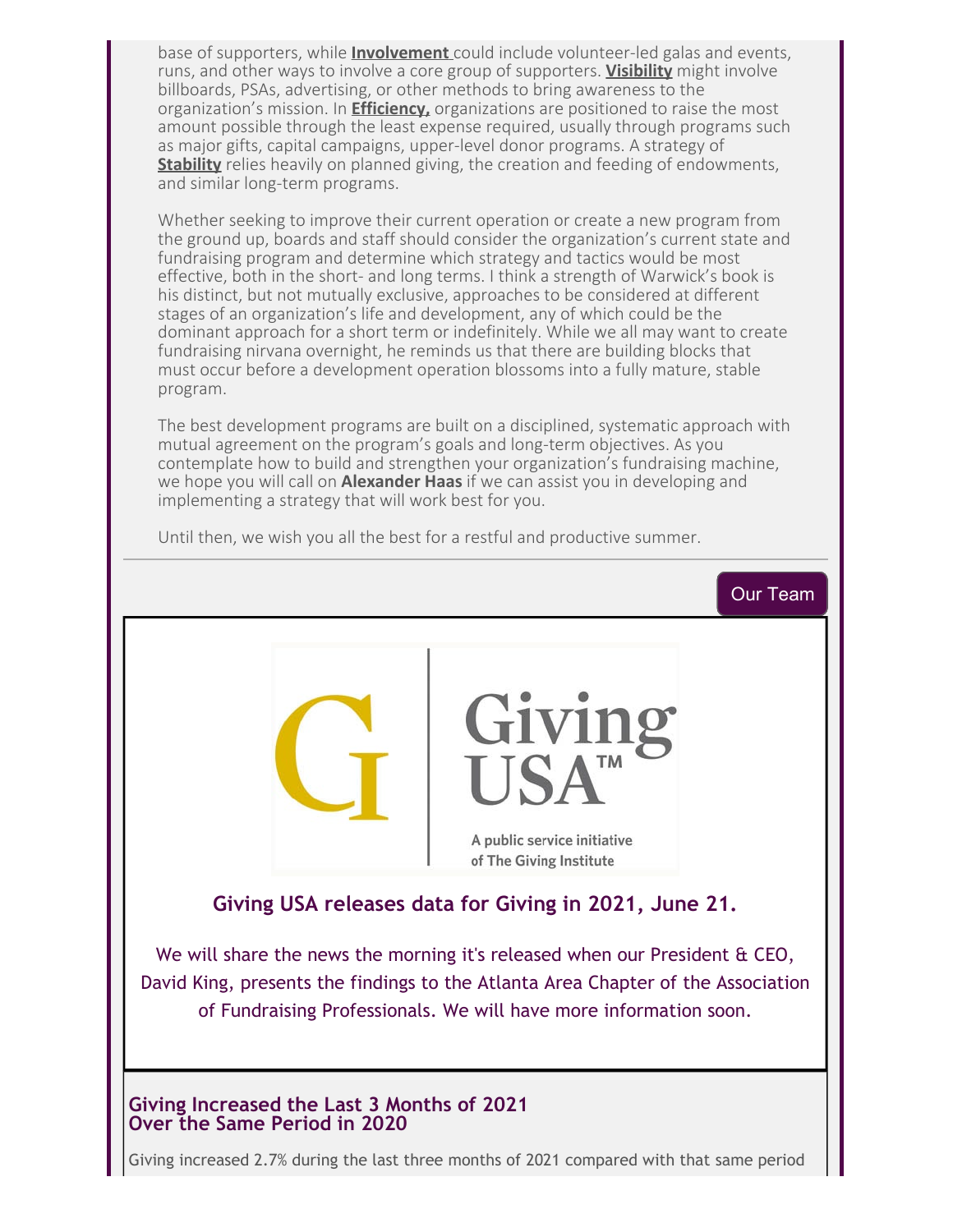in 2020, according to a new release of fundraising data. At the same time, the number of people who gave at the end of last year fell 5.7% from 2020 levels. The share of new donors went downhill, decreasing 15.1%. This is data just released in a new report by the Fundraising Effectiveness Project, a research collaboration between the Association of Fundraising Professionals and GivingTuesday,

Revenue held more or less steady from donors who contributed \$500 or more. On the other hand, dollars given by people who made gifts of \$100 or less during the last quarter of 2021 dropped 9.3%. Revenue from gifts of \$101 to \$499 also fell, 6.1%, from 2020 levels. Just 9.5% of all money raised during the last three months of 2021 came from donors who gave \$499 or less.

Among key findings:

- The share of donors who first contributed in 2020 and then gave again in 2021 grew 26.1% during the last quarter of the year. That's more than double the growth among those donors at the end of 2019.
- The number of donors who made a single donation during the last quarter of 2021 fell 5.9% from 2020 levels.
- Revenue from new donors fell 11.9% at the close of 2021. Among donors who made their first gift to a charity in 2020, however, gift revenue increased 17.7% during the last three months of 2021.
- $\bullet$  The number of donors who contributed \$50,000 or more to a charity fell 3.3% during the last quarter of 2021. The number of people who made gifts between \$5,000 and \$49,999, however, grew 1.9% during the same period.

*COP, 4-20*

#### **Senate to Examine Dark Money in Fundraising**

Earlier this week, the Senate Finance subcommittee on Taxation and IRS Oversight was scheduled to hold a hearing, but no description is offered beyond the title *Laws and Enforcement Governing the Political Activities of Tax Exempt Entities.* Even the witnesses who will testify are uncertain of its focus. It appears likely that subcommittee intends to raise concerns about "dark money" flowing through nonprofits, but Republicans plan to widen the scope of the hearing to highlight what they see as illegal political activities by charities and foundations. Could get interesting. *COP, 4-29*

#### **Instagram Adds Donate Button**

Meta Platforms Inc., formerly known as Facebook, expanded its offering of fundraising tools and now Instagram users can attach donation buttons to their Reels, turning the short videos into fundraisers. As it does for donations on Facebook and other Instagram content, Meta will collect and pass along the donations to the nonprofits at no charge, paying the processing fees itself.

More than \$6 billion has been donated on

#### **In-Person & Virtual Event Attendees Both Likely to Donate**

Virtual attendees and in-person attendees are nearly equal in saying they would donate more than \$100 during an event, according to a new survey of 1,000 adults who attended a fundraising event.

#### **Key Findings**

- 21% of virtual attendees said they would kick in \$100 or more on top of event registration fees while 19% of in-person attendees said the same.
- More than a quarter said most events they attended between January 2020 and February 2022 were in-person events. A nearly equal share said they mostly attended events online.
- 96% of virtual event attendees said event experience was good or excellent, but 87% of in-person event attendees gave the same rating to their experience.
- Comedy shows, concerts, and other live events inspired 38% of respondents to say they'd attend in person, while 31% said they'd attend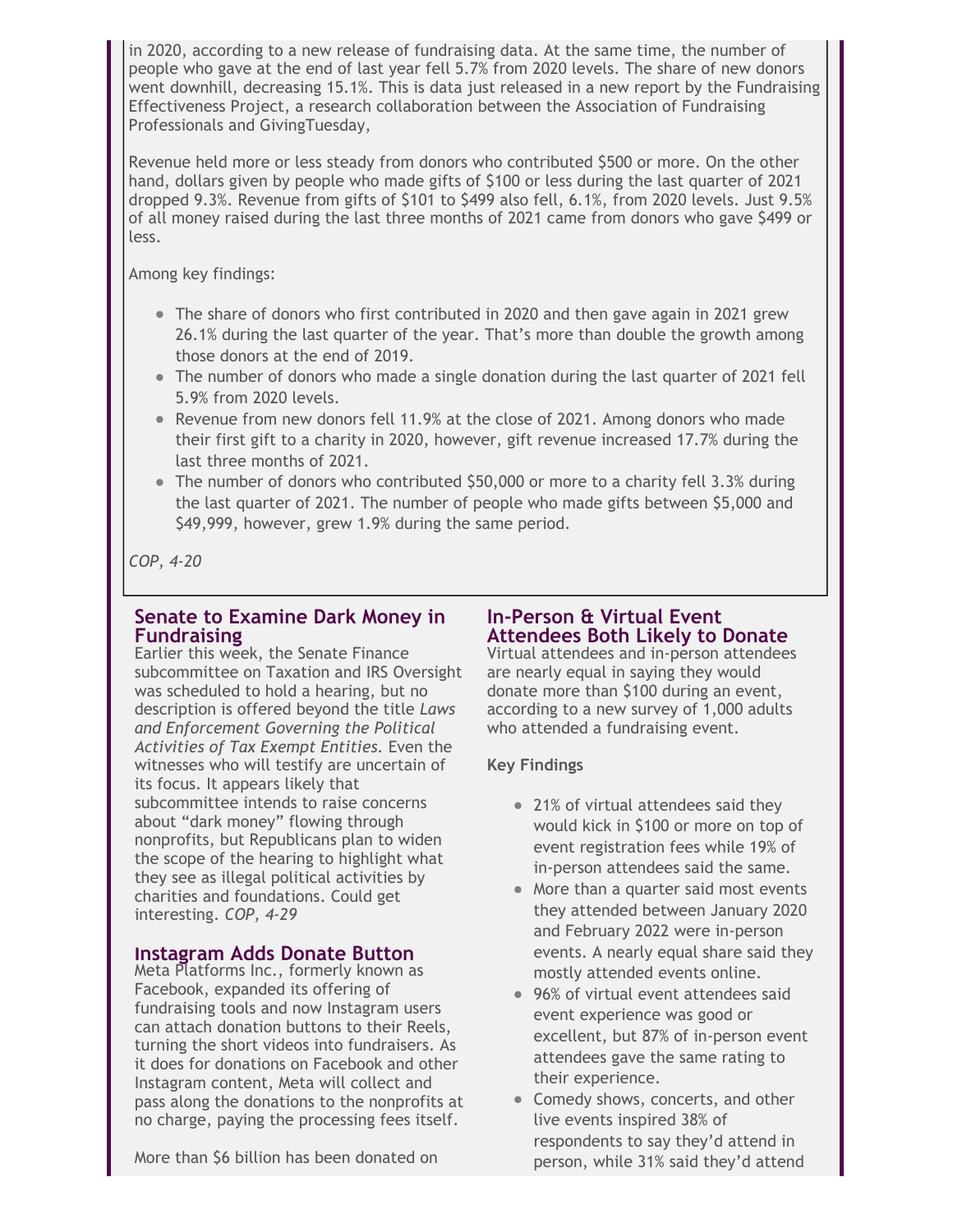virtually.

Facebook and Instagram since fundraising began on the platforms in 2015. Donations jumped \$1 billion in nine months in 2021, with 100 million creators and donors taking part in fundraising on the social-media platforms. The bulk of those gifts are coming from small donors. The majority of donations on Instagram in 2021 were under \$20. *COP, 4-19*

[Our Facebook](https://cl.exct.net/?qs=5cc67450fcd7ea11bb0170c5a674282c2eafd31aa14e56e9badf815297f4cf777c6a08af45739f0d6339b47932ca2a5b)

[Our Linkedin](https://cl.exct.net/?qs=5cc67450fcd7ea1197ec973dbc2a829d87aea578e0bef26ec8428d30c4badfbd2f1cbcaea13e463af9f4f208b3d4edb2)

#### **Welcome Client Partner**



#### **We Know Museums**

For more than 35 years, Alexander Haas has been a fixture in the nonprofit community. We are honored to have worked with leading museums and cultural organizations across the country that help communities be a better place to live. Just ask our clients.

[Our Museum Clients](https://cl.exct.net/?qs=5cc67450fcd7ea110d491fe657830ab075c9ef824dea64399b4dfe8598dc826f8fca9b10c94d32bb153ea38ccd10e63e)

#### **Face It: Museums are Different**

Our services aren't cookie cutter. We don't operate with a boilerplate, merely changing names and locations. We craft each and every service we provide to match your museum's unique needs, wants and abilities. We work hard and expect you to do the same. Together we can help you transform your museum, your fundraising, and the community you serve.

Whether your need is in Capital Campaign, Annual Fund Campaign, Major Gifts, Leadership Annual Giving, Planned Giving or all of the above, we take a fresh approach to nonprofit fundraising.







TRANSFORMING INSTITUTIONS THAT TRANSFORM LIVES

[www.](https://cl.exct.net/?qs=5cc67450fcd7ea115544d399ac9ebcf1a71bac2ab7312f73a5fe8849e8336b12fb8343bd42fee4e5c72ad63ead3f02d9)fundraisingcounsel.com info[@alexanderhaas.co](https://cl.exct.net/?qs=5cc67450fcd7ea115544d399ac9ebcf1a71bac2ab7312f73a5fe8849e8336b12fb8343bd42fee4e5c72ad63ead3f02d9)m